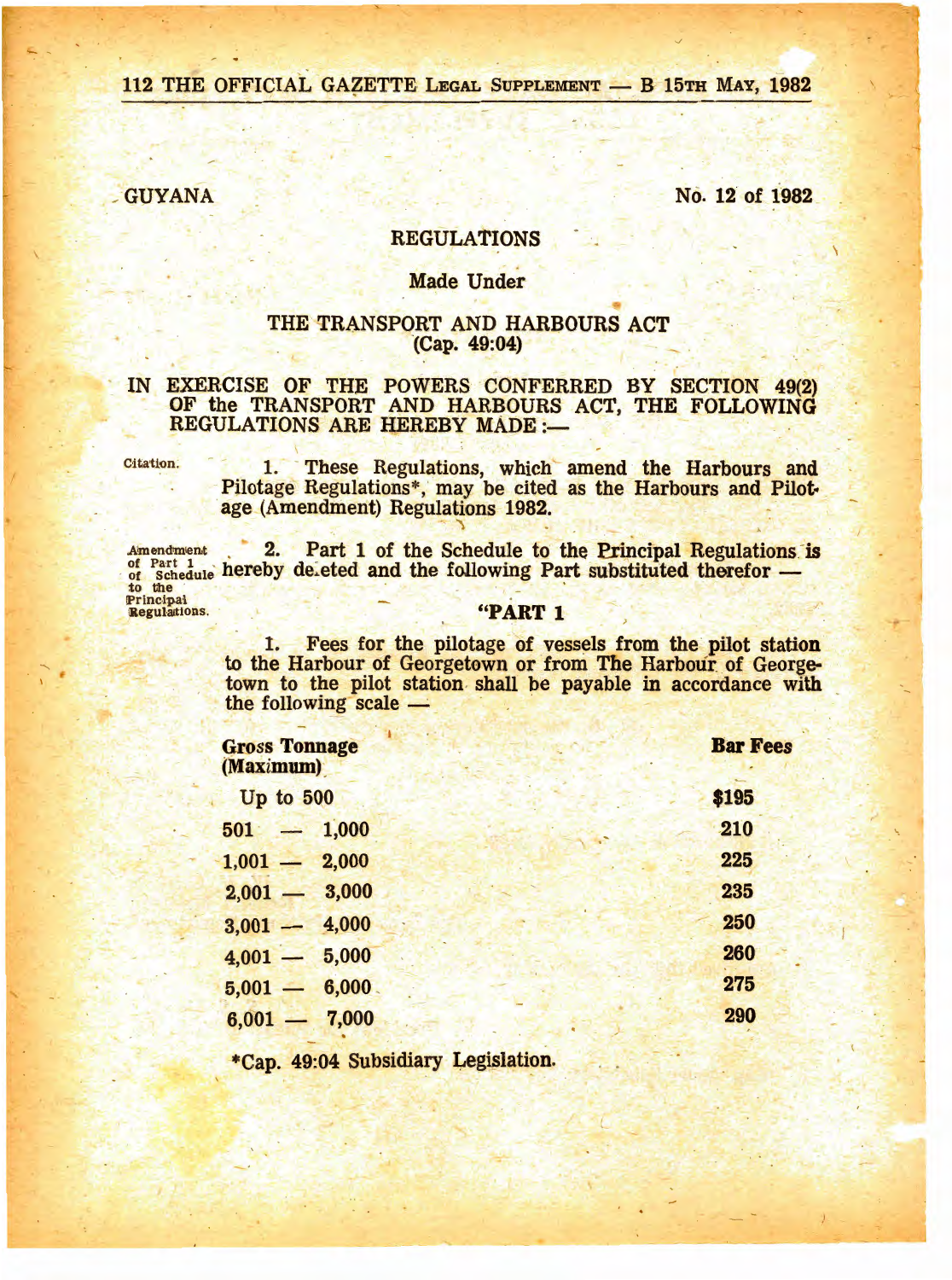|  |  |  |  |  |  |  | 15th May, 1982 THE OFFICIAL GAZETTE LEGAL SUPPLEMENT - B 113 |  |  |  |
|--|--|--|--|--|--|--|--------------------------------------------------------------|--|--|--|
|--|--|--|--|--|--|--|--------------------------------------------------------------|--|--|--|

| <b>Gross Tonnage</b><br>(Maximum) | <b>Bar</b> fee |
|-----------------------------------|----------------|
| $7,001 - 8,000$                   | 300            |
| $8,001 - 9,000$                   | 315            |
| $9,001 - 10,000$                  | 325            |
| $10,001 - 11,000$                 | 340            |
| $11,001 - 12,000$                 | 355            |
|                                   |                |

and, in addition, for every 1,000 tons in excess of 12,000 tons \$15.00

2. Fees for the pilotage of vessels shall be payable in accordance<br>with the following scale –

In Harbours of New Amsterdam and Georgetown

| <b>Gross Tonnage</b><br>(Maximum) | <b>Docking or</b><br><b>Undocking</b> | <b>Anchorage to</b><br><b>Anchorage</b> |  |  |
|-----------------------------------|---------------------------------------|-----------------------------------------|--|--|
| Up to $500$                       | \$40                                  | \$50                                    |  |  |
| $501 - 1,000$                     | 50                                    | \$40                                    |  |  |
| $1,001 - 2,000$                   | 50                                    | 40                                      |  |  |
| $2,001 - 3,000$                   | .55                                   | 40                                      |  |  |
| $3,001 - 4,000$                   | 55                                    | 40                                      |  |  |
| $4,001 - 5,000$                   | 60                                    | 40                                      |  |  |
| $5,001 - 6,000$                   | 65                                    | 40                                      |  |  |
| $6,001 - 7,000$                   | 75                                    | 45                                      |  |  |
| $7,001 - 8,000$                   | 80                                    | 45                                      |  |  |
| $8,001 - 9,000$                   | 85                                    | 50                                      |  |  |
| $9,001 - 10,000$                  | 100                                   | 50                                      |  |  |
| $10,001 - 11,000$                 | 110                                   | 60                                      |  |  |
| $11,001 - 12,000$                 | 120                                   | 75                                      |  |  |

and, in addition, for every 1,000 tons in excess of 12,000 tons \$15,00.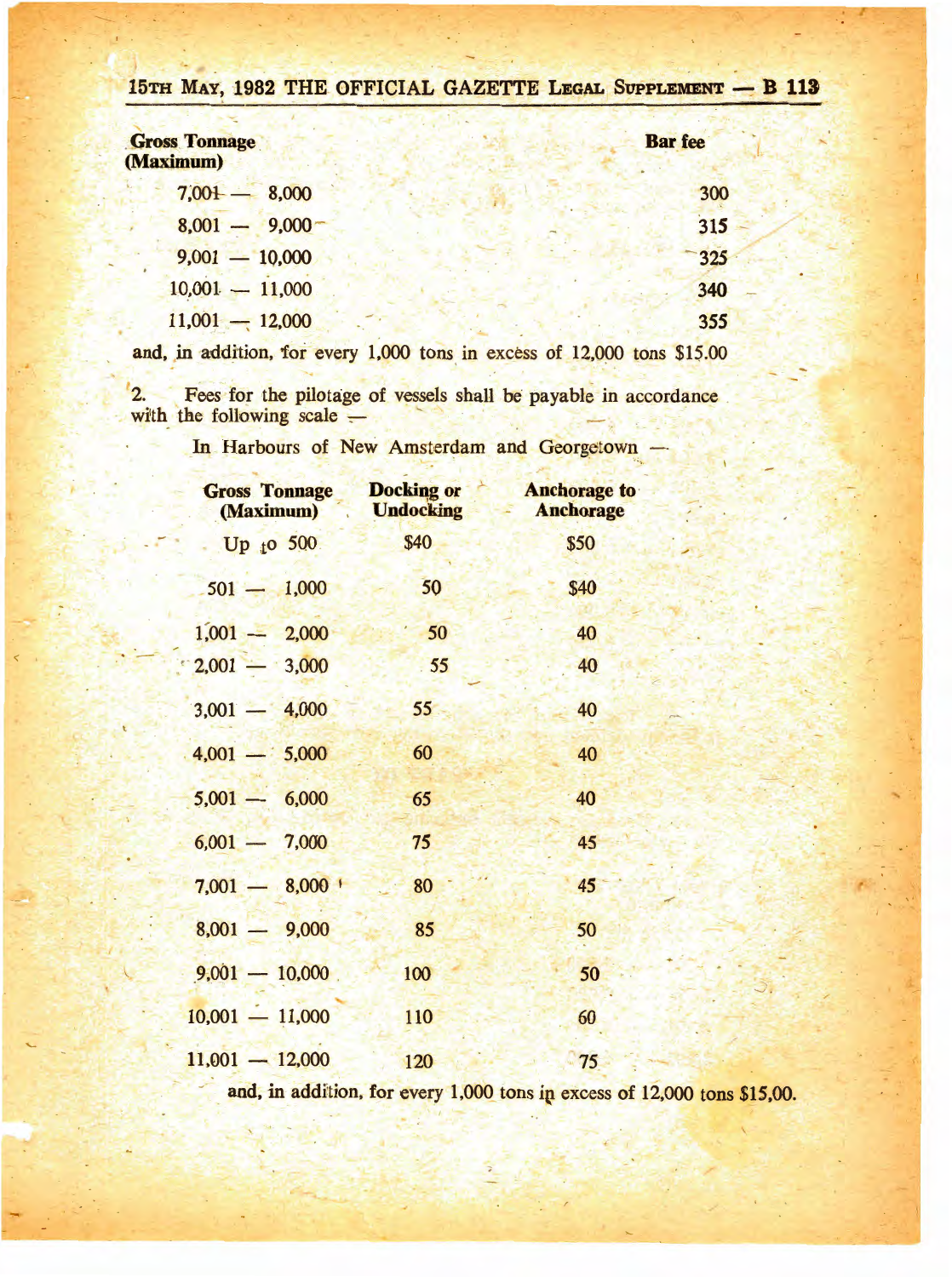3. Fees for the pilotage of vessels from the Georgetown pilot station to points beyond the Transport and Harbours Department wharf, Stanleytown, to Everton and from Everton to the Georgetown pilot station —

| <b>Gross Tonnage</b><br>(Maximum) | <b>Bar Fee</b> |
|-----------------------------------|----------------|
| <b>Up to 500</b>                  | \$450          |
| $501 - 1,000$                     | 465            |
| 2,000<br>$1,001 -$                | 485            |
| 3,000<br>$2,001 -$                | 505            |
| 4,000<br>$3,001 -$                | 520            |
| 5,000<br>4,001                    | 545            |
| 6,000<br>$5,001 -$                | 570            |
| 7,000<br>$6,001 -$                | 595            |
| 8,000<br>7,001                    | 620            |
| 9,000<br>8,001                    | 650            |
| 10,000<br>$9,001 -$               | 680            |
| $10,001 - 11,000$                 | 720            |
| $11,001 - 12,000$                 | 765.".         |

Amendment of Part 111<br>of Schedule to the<br>Principal Regulations.

# Part III of the Schedule to the Principal Regulations  $3.$ is hereby deleted and the following Part substituted therefor -

## "PART III

1 Fees for vessels entering or leaving the Harbour of New Amsterdam -

| <b>Gross Tonnage</b><br><b>Maximum</b> ) | <b>Bar Fees</b> |
|------------------------------------------|-----------------|
| Up to $5001$                             | \$185           |
| $501 - 1,000$ .                          | 195             |
| $1,001 - 2,000$                          | 210             |
| $2,001 - 3,000$                          | 225             |
| $3,001 - 4,000$                          | 235             |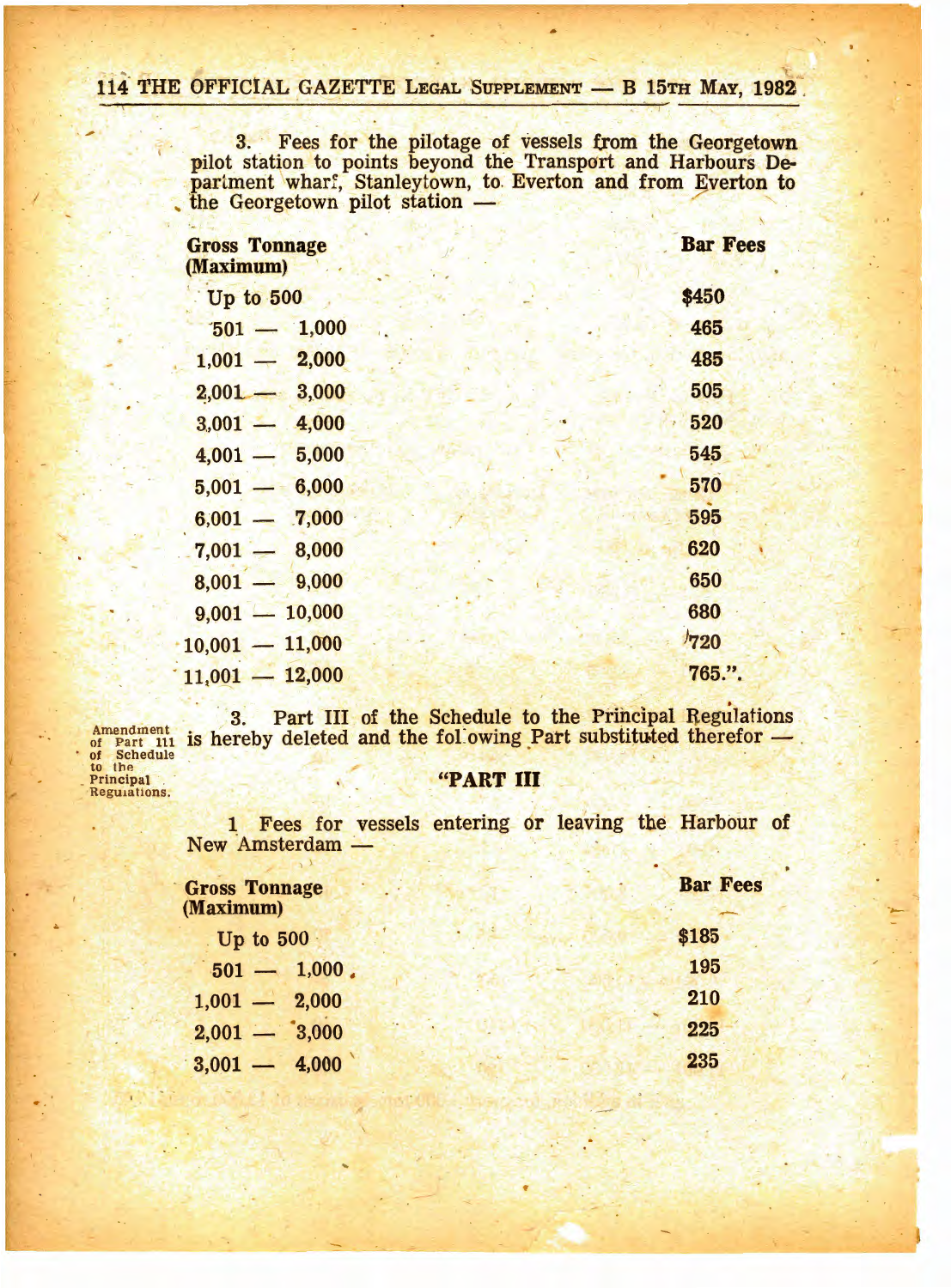| TH MAY, 1982 THE OFFICIAL GAZETTE LEGAL SUPPLEMENT - B 115 |                |
|------------------------------------------------------------|----------------|
| <b>Gross Tonnage</b><br><b>Maximum</b> )                   | <b>Bar</b> fee |
| $4,001 - 5,000$                                            | 250            |
| $5,001 - 6,000$                                            | 260            |
| $6,001 - 7,000$                                            | 275            |
| $7,001 - 8,000$                                            | 290            |
| $8,001 - 9,000$                                            | 300            |
| $9,001 - 10,000$                                           | 315            |
| $10,000 - 11,000$                                          | 325            |
| $11,001 - 12,000$                                          | 340            |

and, in addition, for every 1,000 tons in excess of 12,000 tons \$15.00.

- Fees for the pilotage of vessels - $2.$ 
	- (a) to or from a dock in the Harbour of New Amsterdam or from an anchorage to an anchorage in the Harbour of New Amsterdam will be the same as stated in Item 2 of Part 1; and,
	- (b) from the pilot station to the Berbice beacon \$130.00."

Part IV of the Schedule to the Principal Regulations is hereby Amendment<br>d and the following substituted therefor — of Schedule  $4.$ deleted and the following substituted therefor -

to the Principal<br>Regulations.

## "PART IV - GENERAL"

- 1. Fees for detention of pilots ...
	- (a) in port (all districts)  $-$  \$50.00 per hour or part thereof; and
	- (b)  $a_1$  sea awaiting a vessel which did not arrive at her expected time of arrival - \$50.00 per hour or part thereof.
- $2.$ Retainance fee in out districts -\$25.00 for each hour or part thereof:

 $3.$ Fee for cancellation after pilot's arrival at vessel

| (a) at Georgetown                                |                          | \$50.00 |
|--------------------------------------------------|--------------------------|---------|
| (b) at Parika                                    |                          | 75.00   |
| (c) at New Amsterdam                             | $\overline{\phantom{0}}$ | 100.00  |
| (d) at any other point in<br>the Essequibo River |                          | 150.00  |